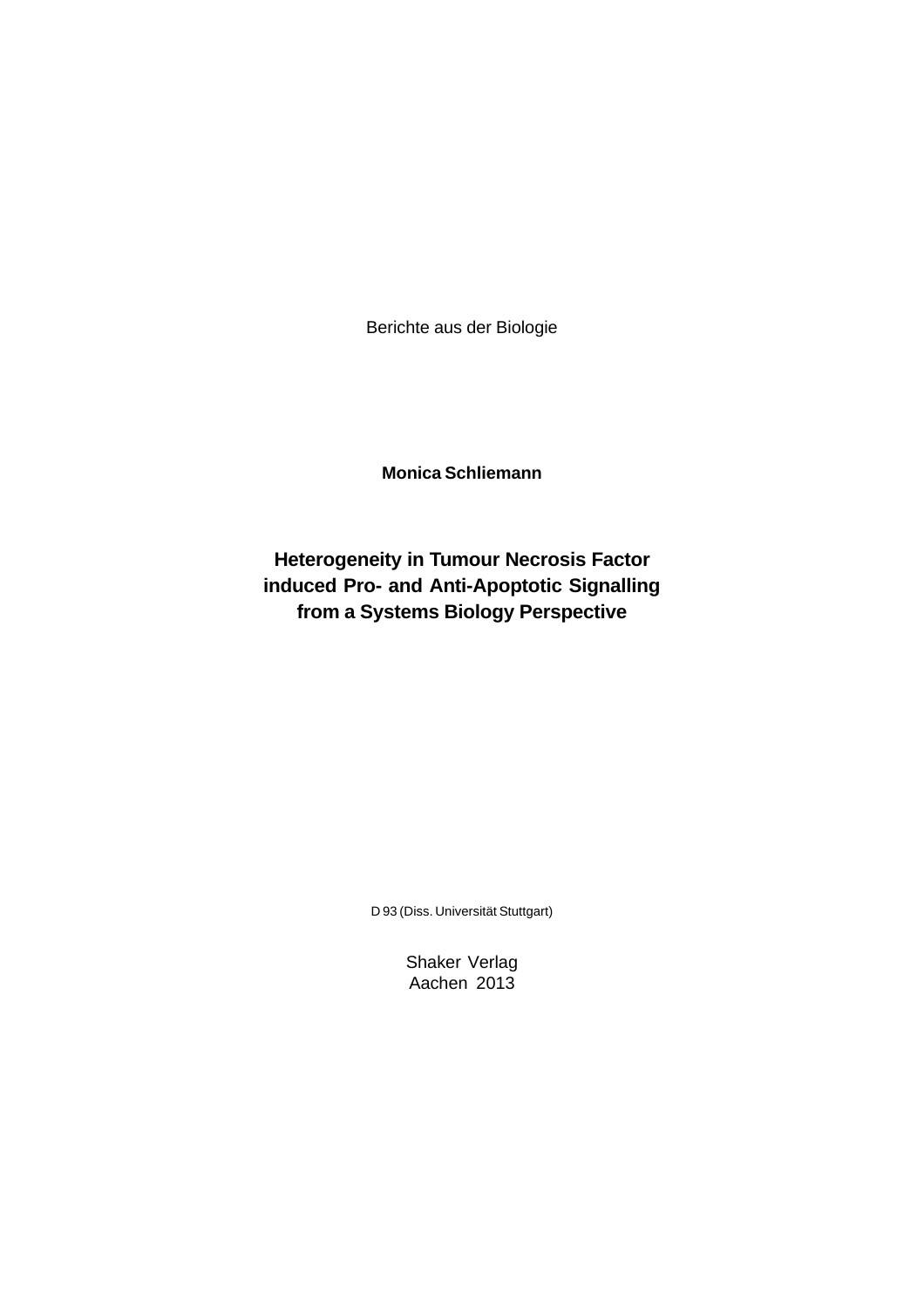## **Bibliographic information published by the Deutsche Nationalbibliothek**

The Deutsche Nationalbibliothek lists this publication in the Deutsche Nationalbibliografie; detailed bibliographic data are available in the Internet at http://dnb.d-nb.de.

Zugl.: Stuttgart, Univ., Diss., 2012

Copyright Shaker Verlag 2013 All rights reserved. No part of this publication may be reproduced, stored in a retrieval system, or transmitted, in any form or by any means, electronic, mechanical, photocopying, recording or otherwise, without the prior permission of the publishers.

Printed in Germany.

ISBN 978-3-8440-1746-5 ISSN 0945-0688

Shaker Verlag GmbH • P.O. BOX 101818 • D-52018 Aachen Phone: 0049/2407/9596-0 • Telefax: 0049/2407/9596-9 Internet: www.shaker.de • e-mail: info@shaker.de